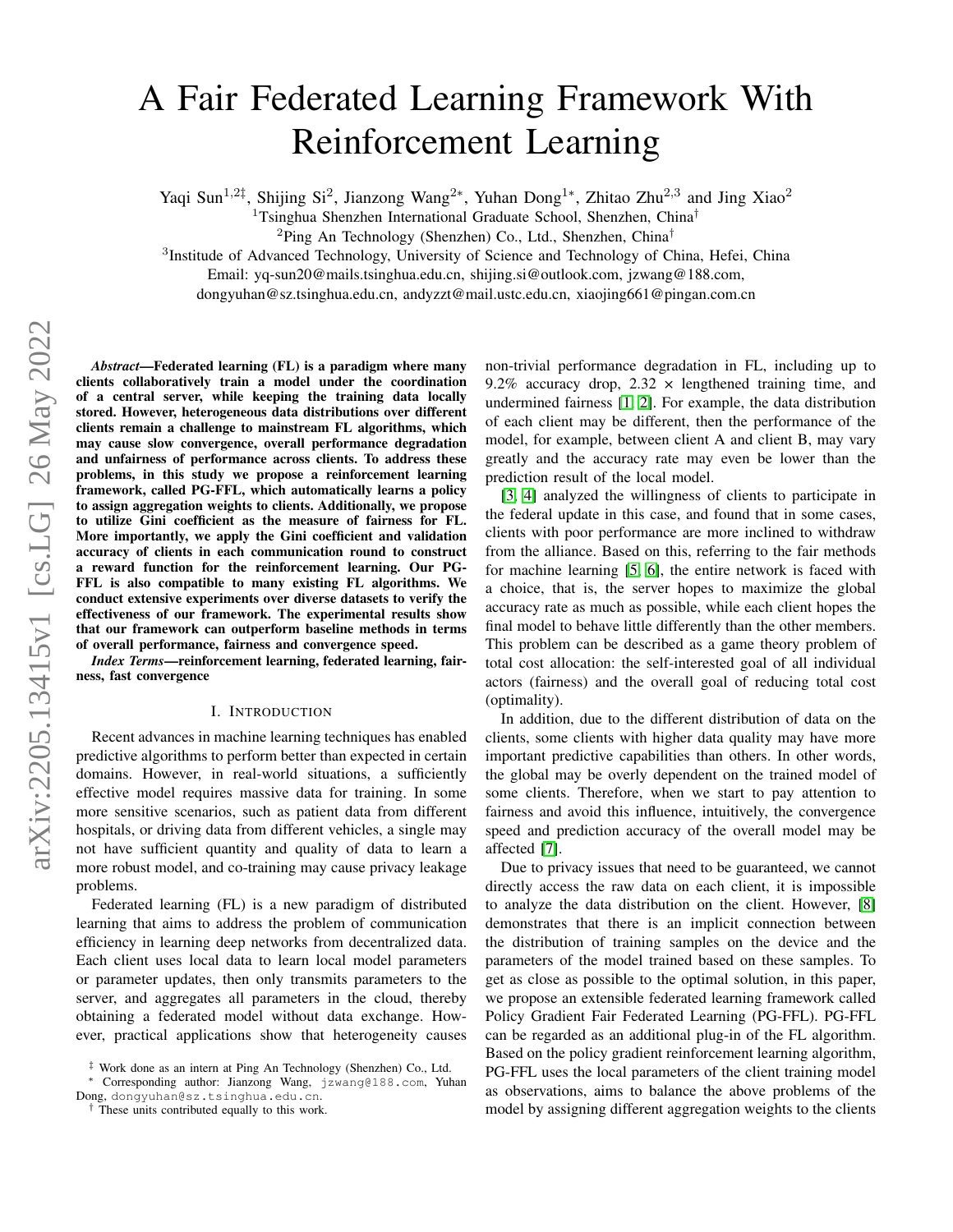participating in the update in each round of aggregation. The main contributions of this paper are as follows:

- In this paper, we propose to utilize the Gini coefficient as the measure of fairness, which objectively and intuitively reflects the performance gap of the aggregated model among clients participating in federated training, and prevents polarization between client performance.
- We propose a fairness adjustment plug-in. For the federated model, we add the fairness indicator and use a plug-in based on the deep reinforcement learning (DRL) algorithm that can be used for any federated learning algorithm that does not involve aggregation weight adjustment.
- In this paper, we port the policy gradient fair federated learning (PG-FFL) paradigm to two advanced FL optimization algorithms, namely FedAvg and FedProx. Experimental result shows that PG-FFL can significantly improve fairness in multiple datasets.

## II. RELATED WORK

In this section, we introduce the main challenges federated learning faces and briefly introduce the current state of research.

#### *A. Federated Learning*

Federated learning is a distributed learning framework under differential privacy, which aims to learn a global model on the server-side using the model parameters learned by different local clients based on clients' private data [\[9\]](#page-7-8).

In horizontal federated learning, the server trains a global model in specific aggregation ways iteratively aggregates local models from different clients. In each iteration, the server randomly selects a certain number of clients to transmit global model parameters, clients participate in the training using the downloaded global model for training, and then upload local training model parameters and aggregate the new global model on the server [\[10,](#page-7-9) [11\]](#page-7-10).

## *B. Fairness Challenges of Non-IID Data Distribution*

Classic federated learning algorithms aggregates the models of different participating clients by calculating a weighted average based on the amount of training data [\[9\]](#page-7-8). However, in practical applications, the data and label distribution on different clients cannot fully meet the requirements for the distribution of all local client data and label IID distribution in the distributed algorithm. Therefore, the convergence and stability of federated learning are affected challenge [\[12,](#page-7-11) [13\]](#page-7-12). [\[14,](#page-7-13) [15\]](#page-7-14) proposes that part of the reason is the improper way of traditional federated learning's server-side aggregation method.The contributions of clients in federated learning can be distinguished by their trained models' validated accuracies.

Previous work has shown that non-IID data may bring parameter differences [\[16\]](#page-7-15), data distribution biases [\[17\]](#page-7-16), and unguaranteed convergence [\[18\]](#page-7-17), which can be improvemented both on the client side [\[18\]](#page-7-17) and on the server side [\[19–](#page-7-18)[21\]](#page-7-19).

Due to the heterogeneity of data size and distribution on different clients in federated learning, simply aiming to minimize the total loss in large networks may disproportionately advantage or disadvantage the model performance on some of the clients, such as resulting in loss of uniformity of results across the clients [\[22\]](#page-7-20). The accuracy of individual devices in the network, for example, cannot be guaranteed despite the high federated average accuracy.

There has been tremendous recent interest in developing fair methods for machine learning [\[5,](#page-7-4) [6\]](#page-7-5), unfortunately, current methods can not apply to federated settings directly. The recent work introduces a fairness algorithm suitable for federated learning. [\[23\]](#page-7-21) uses a minimax optimization method to ensure that the overall fairness will not be improved at the expense of some client performance. [\[24\]](#page-7-22) borrows the idea of resource allocation, fairness is allocated as a resource to achieve uniform distribution of clients' performance, [\[25\]](#page-7-23) mitigates potential conflicts among clients before averaging their gradients. But these algorithms have fairness as the only goal, we can simply think that there is a permutation relationship between fairness and the best performance (usually expressed by the average performance). Therefore, in real federated learning applications, people will naturally want to further guarantee fairness when their programs can guarantee optimal performance.

Based on above, we propose a fairness adjustment plug-in. Our algorithm can be used for any federated learning algorithm that does not involve aggregation weight adjustment, and we add fairness considerations on the basis of pursuing the best performance.

#### III. FAIR FEDERATED LEARNING

In this section, we first formally define the problem in Section A, then propose a naive solution in Section B combining deep reinforcement learning methods, and propose a new general framework in Section C, which can effectively handle the fairness disaster caused by non-iid data distribution while ensuring the performance of federated learning methods.

#### *A. Problem Statement*

The standard horizontal federated learning can be defined as to minimize

$$
\min_{\omega} f(x, \omega) = \sum_{i=1}^{N} p_i f_i(x, \omega), \tag{1}
$$

Where  $f_i(x,\omega) := E_{x \sim P_i}[f_i(x,\omega)]$ , the vector  $\omega$  denote model weights and  $(x, y)$  denote a particular labeled sample, is the local loss function of the  $i$ -th client. Aggregation of loss functions of different clients, assuming that there are N clients partitioning data, where  $D_i$  is the number of index sets of data points on client i, aggregation weight of the  $i$ -th client is defined as:

$$
p_i = \frac{D_i}{\sum_{i=1}^{N} D_i}.\tag{2}
$$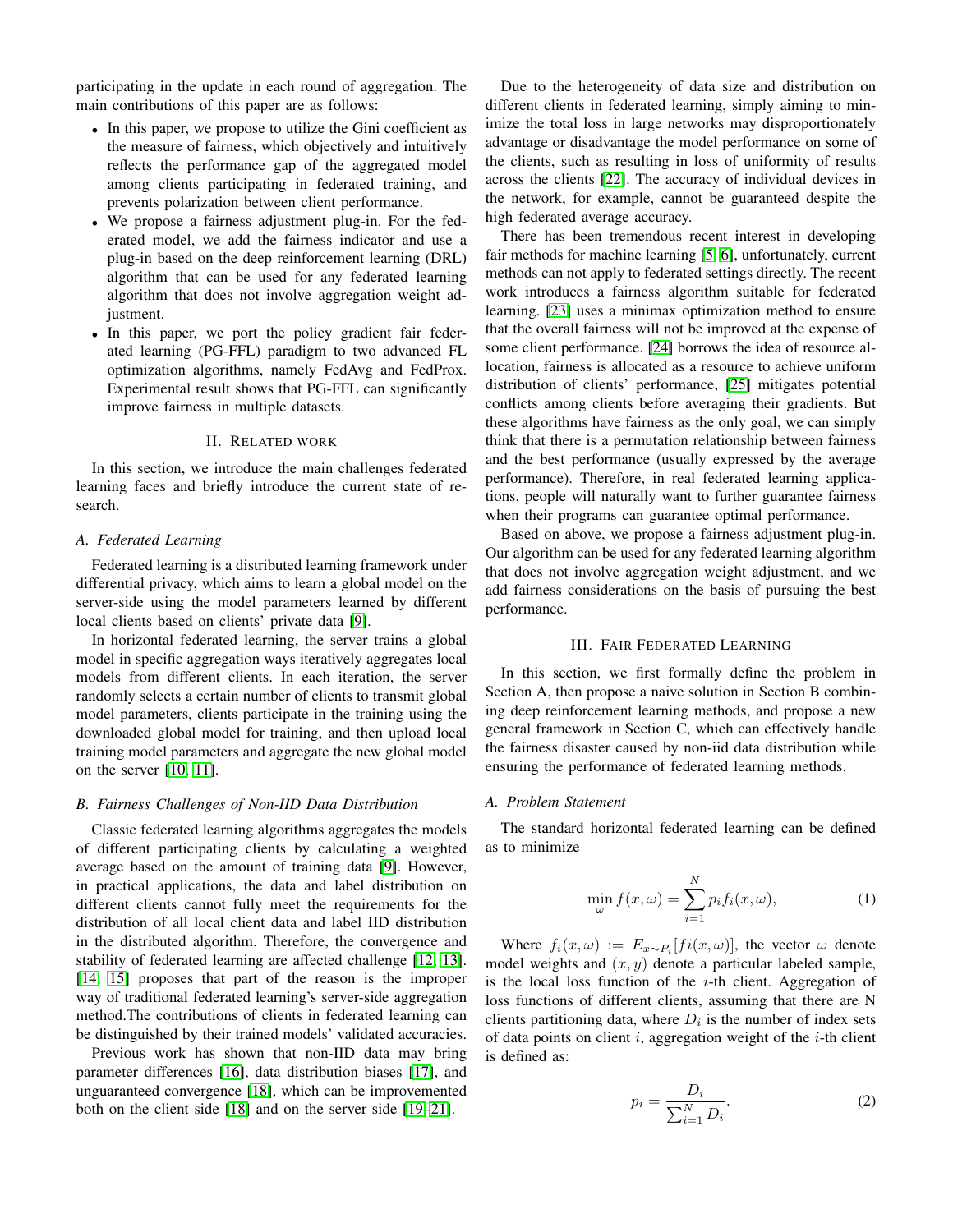That is, simply think that the influence of a client on the global model is determined by its sample size. Training is a uniform distribution on the union of all samples, where all samples are uniformly weighted.

The traditional federated learning method solves the problem of (1) jointly by (2) calculating the contributions of different clients, but this may cause the final global model to be biased towards clients with a large number of data points. Because of the considerable limitations in practical applications, we will not adopt this assumption in this paper, which we will illustrate through Fig. [1.](#page-2-0)

Considering some special cases in federated learning, such as joint training of different hospitals, different clients hope to jointly train a better model under the condition of protecting privacy, so the performance of different clients should not vary too much at this time. In order to reflect the fairness of a federated network, [\[10,](#page-7-9) [11\]](#page-7-10) proposed the uniformity and the standard deviation (STD) of testing accuracy between clients to measure network fairness. Unfortunately, indicators such as STD are related to the expectation of testing accuracy. Therefore, for different application scenarios, Assuming that all clients' testing accuracy for networks A and B are 0.07, 0.08, 0.09 and 0.7, 0.8, 0.9, respectively, then A will have A smaller STD despite the "rich and poor" difference in test accuracy between the two networks. In order to alleviate this problem and make an index better measure the degree of network fairness, we put forward a new definition of fairness in the definition 1.

**Definition 1** (Fairness) We say a model  $\omega_1$  provides a more *fair solution than*  $\omega_2$  *if the test performance of*  $\omega_1$  *on* N *devices,*  $\{acc_1, ..., acc_N\}$ *, is more fair than that of*  $\omega_2$ *, i.e.,*  $Gini{F_n(\omega_1)} < Gini{F_n(\omega_2)}$ , where  $F_n(\cdot)$  denotes the *test accuracy on* N *devices, and Gini*{*·*} *denotes the Gini Coefficient. Let*  $acc_i$  *and*  $acc_j$  *represents the accuracy on any client test set in the model,*  $\mu = \frac{1}{N} \sum_{n=1}^{N} acc_n$  *represents the average accuracy of all clients.*

$$
Gini = \frac{\sum_{i=1}^{N} \sum_{j=1}^{N} |acc_i - acc_j|}{2N^2 \mu}.
$$
 (3)

We define the fairness of the model on all clients based on the Lorentz curve, and the indicator for judging the fairness is a proportional value between 0 and 1. The maximum Gini coefficient is 1 and the minimum is 0. The former indicates that the performance of the global model on the clients is absolutely uneven (that is, it performs best on one, and the rest are all 0), while the latter indicates that the global model is on the clients. The performance is absolutely average, and our goal is to ensure the final model performance while keeping Gini as small as possible.

Different from the existing FL system fairness definitions such as uniformity and STD, our proposed Gini describes the dispersion degree of constant distribution and has the characteristics of scale invariance. Therefore, the fairness degree of networks with different average performance can be compared with a uniform index.

Next, we prove through experiments that the non-IID data distribution on clients will not only reduce the accuracy and convergence efficiency but also lead to the disaster of fairness between clients. We trained the CIFAR-100 dataset with CNN model using FedAvg, set 100 clients and 10% of the clients are selected to participate in the update in each round.



<span id="page-2-0"></span>Fig. 1. When the CIFAR-100 data on 100 clients is in the IID distribution (left) and the non-IID distribution (right), the test results of FedAvg after 1000 rounds of training are shown in the figure. The larger the proportion of the orange takes, the more unfair it is.

In the Lorenz curve, the smaller the proportion of orange, the higher the degree of fairness. As can be seen from Fig. 1, according to (2) updating the global model, the non-IID distribution of client data will increase the unfairness of the model's performance on the client side.

#### *B. DRL Settings*

In the federated learning training, since a certain percentage of clients are randomly selected to participate in the update in each round, the optimal weight distribution is non-differentiable. There are various approaches to deal with non-differentiable optimization bottlenecks, such as Gumbelsoftmax [\[26\]](#page-7-24) or stochastic back-propagation [\[27\]](#page-7-25). In this paper, we model the problem of distributing the weight of different local models in the global model as a deep reinforcement learning problem to explore the optimal aggregation strategy [\[28,](#page-7-26) [29\]](#page-7-27).

Instead of labeled data, reinforcement learning is a selflearning process in which agents maximize reward through interaction with the environment. The state-action transition and reward in the training process are abstracted as a Markov Decision Process(MDP), then the purpose of the DRL agent is to find an optimal policy that maximizes long-term reward expectations  $\pi$ :

$$
\pi^* = argmax_{\pi} E_{\tau \sim \pi(\tau)} [r(\tau)], \tag{4}
$$

where  $\pi$  represents the policy,  $\tau$  represents a trajectory obtained by using the policy to interact with the environment, and  $r(\tau)$  represents the overall reward for this trajectory. Next, we expand the formula to obtain the objective function and the gradient based on the Monte Carlo approximation as:

$$
J(\theta) = E_{\tau \sim \pi_{\theta}(\tau)}[r(\tau)] = \int_{\tau \sim \pi_{\theta}(\tau)} \pi_{\theta}(\tau)r(\tau)d\tau, \quad (5)
$$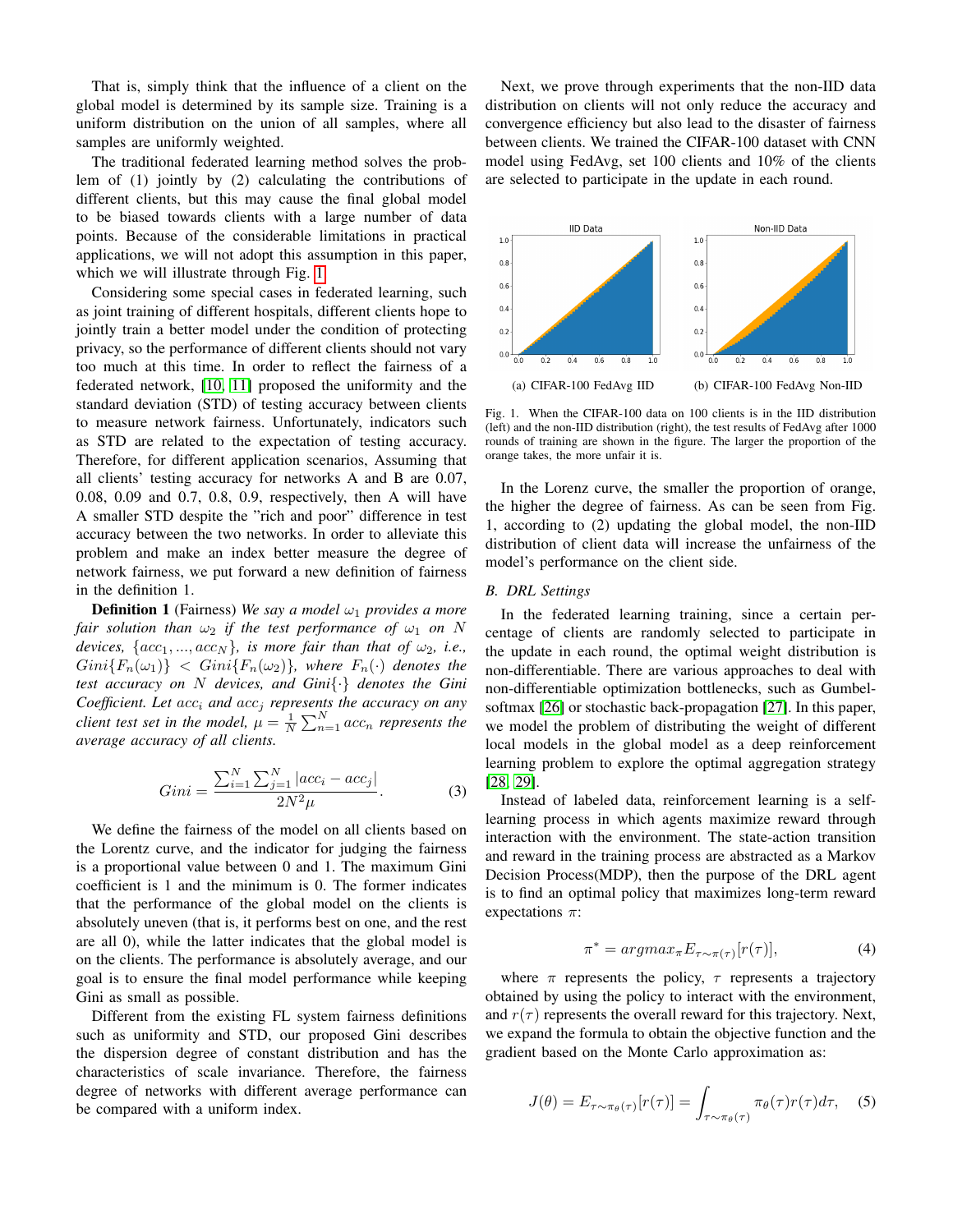$$
\nabla_{\theta} J(\theta) = E_{\tau \sim \pi_{\theta}(\tau)} [\nabla_{\theta} log \pi_{\theta}(\tau) r(\tau)]. \tag{6}
$$

Since our goal is to maximize long-term return expectations, we use gradient ascent to find the optimal policy [\[30\]](#page-7-28).

## Algorithm 1: PGF-FedAvg

**Input:** Number of communication round  $T$ , number of clients N, percentage of updating in each round C, local epochs E, learning rate  $\alpha$  and  $\beta$ . **Initialize:** Parameters  $\phi^0$ ,  $\omega^0$ . for *t=0,1,...,T-1* do Server randomly selects a subset of clients  $K = C * N$ , and sends  $\omega^t$  to them; for *client*  $k \in [K]$  *in parallel* do Client k copies  $\omega^t$  as local model parameters  $\omega_k^t$ ; for *j=0,1,...,E-1* do Calculate gradient  $g_k^j$ <br>  $\omega_k^{j+1} \leftarrow \omega_k^j - \alpha g_k^j$ end  $acc_k^t \leftarrow \text{Accuracy}\{\omega_k^t \text{ tests on validation}$ dataset  $\{\mathcal{D}_{k}^{V}\}\}\$ end Calculate  $\mu^t = \frac{1}{K} \sum_{k=1}^K acc_k^t$  and  $Gini^t$  using (3) DRL agent do: Get reward  $r^t = -\mu^t \log(Gini^t)$ Update the DRL policy parameters  $\phi$  $\phi^{t+1} \leftarrow \phi^t + \beta r^t \nabla_{\phi} log \pi(s_t, a_t)$ Get state  $S^t = {\omega_1^t, ..., \omega_K^t}$ Calculate Gaussian distribution mean  $\{a_1^t, ..., a_K^t\}$ Calculate the aggregate weight  $\{p_1^t, ..., p_K^t\}$ DRL end Server aggregates global model as  $\omega^{t+1} \leftarrow \sum^K$  $k=1$  $p_k\omega_k^t$ end

Therefore, the federated learning process can be modeled as a Markov Decision Process (MDP), where the state is represented by the model parameters of each client in each round. Given the current state, the reinforcement learning agent learns a policy distribution according to the policy calculate the aggregated weights corresponding to each client, thereby updating the global model. After that, the updated global model parameters are transmitted to the local. On the local validation set, the local validation accuracy of the global model will be observed, and the reward of the DRL agent will be obtained from the average validation accuracy and Gini coefficient of each client. function. The objective is to train the DRL agent to converge to the target accuracy and fairness level for federated learning as quickly as possible.

In addition, in our algorithm, the DRL agent only needs to obtain the local model parameters and validation accuracy on clients, neither introducing additional communication overhead, nor without collecting and checking any private information, which can achieve the purpose of privacy protection.

**State:** The state of the  $t$ -th round is represented by a vector  $\{\omega_1^t, ..., \omega_K^t\}$ , which respectively represents the model parameters of K clients participating in the update. During the training process, the client and the server jointly maintain a list of model parameters  $\{\omega_k^t | k \in K\}$ . In each round of FL, the client updates the list after uploading the trained local model to the server.

Action: Each time the state list is updated, we use the client model parameters participating in the aggregation to train the DRL agent. The action space is composed of a vector  ${a_1^t, ..., a_K^t}$ , thus the k-th client draws the aggregation weight  $p_k^t$ , where  $p_k^t \in (0,1)$ , which comes from Gaussian distribution with a learnable mean  $a_k^t$  and a unit variance, for participating in the aggregation of the global model.

Reward: The reward comes from a small verification set locally on the client, defined as  $r^t = -\mu^t log(Gini^t)$ , where  $\mu^t$  denotes the average validation accuracy on clients and  $Gini<sup>t</sup>$  denotes the fairness Gini coefficient of accuracy (see Definition 1), respectively. Such setting encourages federated models to achieve optimal and fair performance.

The DRL agent is trained to maximize long-term rewards based on  $\gamma$  discounts:

$$
R = \sum_{a \sim \tau} \gamma^t r_t. \tag{7}
$$

Next, take FedAvg as an example to introduce our fairness optimization for the federated learning algorithm, the pseudocode is shown in Algorithm 1.

## *C. PG-FFL Workflow*

We define federated learning on a classification problem. If there are  $K$  clients in total, the training set, validation set and test set on the  $k$ -th client are respectively  $D_{k}^{Train} = (x_i, y_i)_{i=1}^{N} \sim P_k$ ,  $D_{k}^{Test} = (x_i, y_i)_{i=1}^{M} \sim P_k$  and  $D_k^V = (x_i, y_i)_{i=1}^L \sim P_k$ , where  $x_i \in X_k$  is the d-dimensional feature vector of feature space  $X_k$ , and  $y_i$  is its corresponding label. The training set, validation set, and test set on each client are independent and identically distributed (IID), but the data size and distribution on different clients are not required to be the same. The goal of our training is to learn a global model that performs well and is fair on the test set of each client.

Unlike traditional federated learning, our setup neither requires the data on different clients to be independently and identically distributed, nor is it designed to train a model that performs well on the server-side test set, which is more adapted to the requirements of the real world.

Fig. [2](#page-4-0) shows how our algorithm, PG-FFL, is based on a reinforcement learning algorithm that assigns the aggregated weights of clients participating in the update in each round, following the steps below: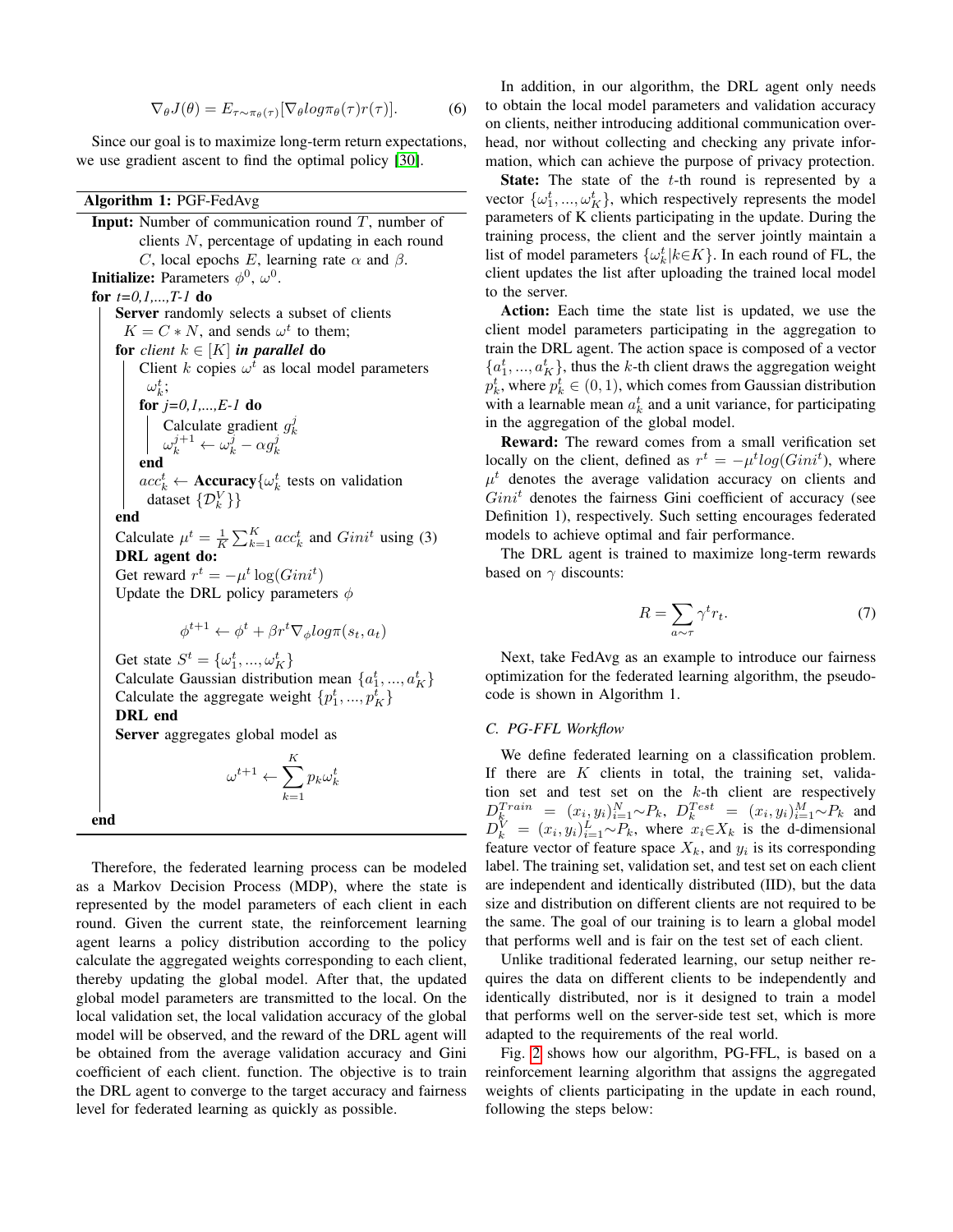

<span id="page-4-0"></span>Fig. 2. The framework of PG-FFL.

- Step 1(initialization): All N available devices with nonidentical data size and distribution check in server as clients, the server selects  $K = N * C$  clients participating in the update according to a certain proportion C, initializes the model parameter  $\omega^{init}$  and transmits it to the selected client, the client uses the global Model parameters get validation accuracy on the validation set, then train on local data, and return local model parameters  $\{\omega_k^1, k \in K\}$  and validation accuracy  $\{acc_k^1, k \in K\}.$
- Step 2: In the  $t$ -th round of iteration, the server calculates the average precision  $\mu^t$  and Gini coefficient  $Gini<sup>t</sup>$  according to the returned  $acc<sub>k</sub><sup>t</sup>$ , and then calculates the weight  $P_k^t$  for the client k to participate in the global update, and then according to  $\{\omega_k^t, k \in K\}$ and  $\{p_k^t, k \in K\}$  update the global model parameters.
- **Step 3:** The server randomly selects a certain percentage of clients to participate in the update. After the selected clients use the last round of global model  $\omega^{t-1}$  for local training, upload the locally updated model parameters and verification accuracy.

## IV. EXPERIMENT

In this section, we provide the present empirical setup and results. We first describe our experimental setup (Section A), then we demonstrate the motivation for adding a fairness adjustment module based on an RL algorithm, showing that our algorithm can effectively reduce the classical federation model in the case of varying degrees of data non-uniform distribution Differences in performance on different clients while maintaining better performance. Meanwhile, we set the situation so bad that the data types between clients do not overlap at all, and compare the classification accuracy and fairness of the algorithm (Section B). Next, we compare the algorithm with the fairness goals of several baselines (Section C). Finally, we show the constraints of the algorithm (Section D).

## *A. Experimental Setup*

Federated datasets. In this section, we will explore a suite of federated datasets based on classification tasks. These datasets include CIFAR-10 [\[31\]](#page-7-29), CIFAR-100 [\[31\]](#page-7-29) and Fashion-MNIST [\[32\]](#page-7-30). When used to compare with q-FFL and AFL, we will use a small benchmark dataset studied by [\[24\]](#page-7-22) based on Fashion-MNIST.

Data partitions. In the construction of the non-IID dataset, we divide the data of each class of the N-class classification dataset into equal-sized partitions, and all clients randomly select different numbers of partitions, so that each client has local data with inconsistent quantities and categories. As shown in Fig. 3, i) Case I, as (a), set 100 clients, each client randomly selects 20 data blocks, take CIFAR-100 as an example; ii) Case II, as (b), set 5 clients, each client has 4 data blocks, take CIFAR-10 as an example, the data categories on the client overlap; iii) Case III, as (c), set 5 clients, each client has 2 data blocks, Taking CIFAR-10 as an example, the data categories on the client do not overlap at all.

Implementation. We implemented all the codes based on Pytorch, using a server and N clients to simulate a federated network, where N is the total number of clients.

#### *B. Fairness of PG-FFL*

In this section, we show the efficiency of our fairness adjustment plug-in combined with FedAvg and FedProx, which



Fig. 3. The data distribution of each client using non-IID data partition. The color bar denotes the number of data samples. Each rectangle represents the number of data samples of a specific class in a client.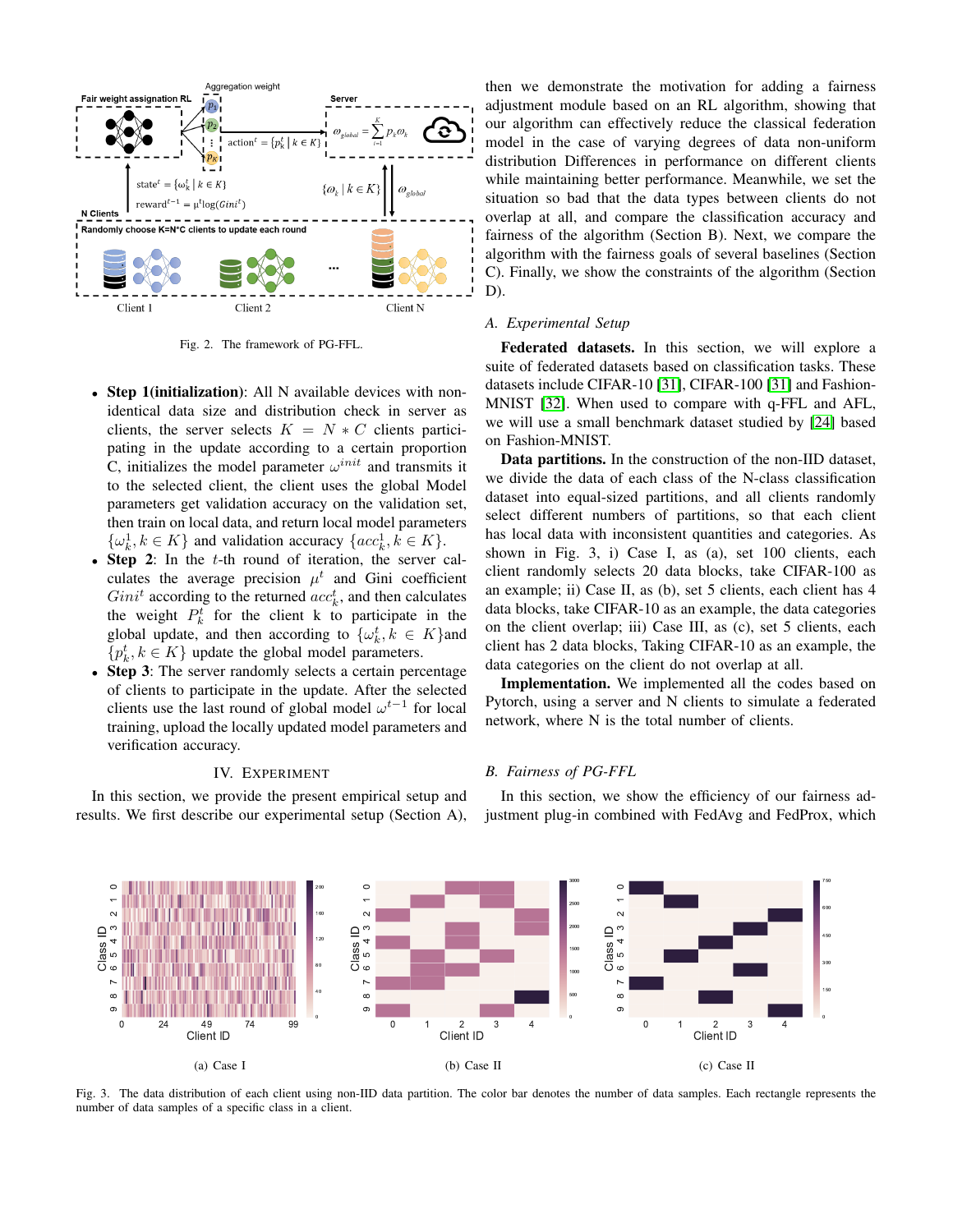

Fig. 4. From left to right are the experimental results on the CIFAR-10, CIFAR-100 and Fashion-MNIST datasets, respectively. Data distribution refer to Fig. 3, case I. The first and second rows show the performance (average test accuracy on clients) and fairness (definition 1) of our algorithm compared with FedAvg. The third and fourth rows show the performance and fairness of our algorithm compared with FedProx. Note that our fairness plugin has the same parameter settings as the original algorithm before adding.

are both classical and effective FL algorithms. We set up 100 clients to train on CIFAR-10, CIFAR-100 and Fashion-MNIST, respectively, and the data distribution of clients is as case I shown in Fig.  $3(c)$ , the local data distribution is highly heterogeneous. On the model selection, we train CIFAR-10 and CIFAR-100 by CNN, Fashion-MNIST by a four-layer MLP. The fairness adjustment plug-in based on the policy gradient reinforcement learning algorithm uses fourlayer multi-layer-perceptron to learn the optimal aggregation strategy.

For each communication epoch, FedProx and PGF-FedProx are set to train locally for 5 epochs, while FedAvg and PGF-FedAvg execute one epoch locally. we can observe that in Fig. 4, our algorithm basically maintains the same convergence speed as the baseline, the average accuracy is slightly improved or more stable, and the fairness is significantly enhanced.

Next, we further exacerbate the inhomogeneity of the data distribution, verifying that our proposed PG-FFL algorithm provides a fairer solution for federated data. We will validate on a 10-class classification problem, reduce the number of clients trained on Cifar10 and Fashion MNIST to 5, and have them all participate in each round of federated updates. In Table 1, we compare the final test accuracy and fairness of our proposed fairness adjustment plugin combined with FedAvg and FedProx, respectively, for the data IID and non-IID distribution as case II and case III. Note that, when each client has only two classes, their data classes will not overlap at all.

We can observe that with the deterioration of the client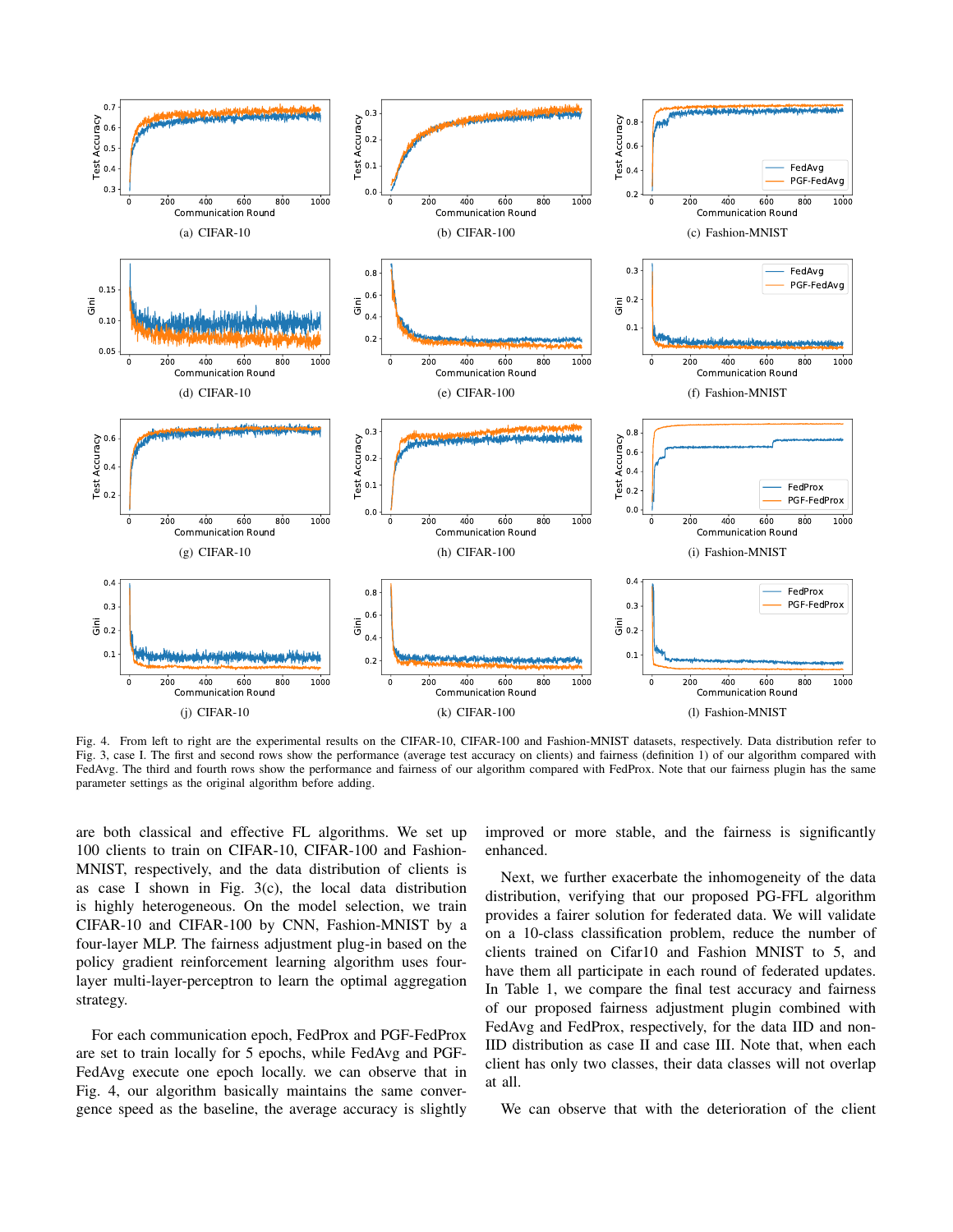data distribution non-IID situation, the baseline algorithm can significantly improve the fairness after adding the fairness adjustment plug-in, and also improve the average accuracy of the model on the client. When the client data distributes IID, our method sometimes can also improve the fairness of the model, but it will cause a certain loss of accuracy. We speculate that it is because the fairness and average accuracy are considered in our RL model reward at this time, so In order to ensure a high degree of fairness between the client test accuracy, it prevents our algorithm from pursuing higher average accuracy, thus causing some accuracy loss.

TABLE I THE ACCURACY AND FAIRNESS COMPARISON OF PG-FFL AND BASELINES TESTED ON DATASETS WITH VARYING DEGREES OF NON-IID.

| CIFAR-10      |                 |                    |                 |                    |                       |                    |  |  |  |  |
|---------------|-----------------|--------------------|-----------------|--------------------|-----------------------|--------------------|--|--|--|--|
| Non-IID level | IID             |                    | Case 2          |                    | Case 3                |                    |  |  |  |  |
|               | $acc(\uparrow)$ | $Gini(\downarrow)$ | $acc(\uparrow)$ | $Gini(\downarrow)$ | $acc($ $\uparrow$ $)$ | $Gini(\downarrow)$ |  |  |  |  |
| FedAvg        | 0.675           | 0.098              | 0.612           | 0.102              | 0.454                 | 0.161              |  |  |  |  |
| PGF-FedAvg    | 0.683           | 0.042              | 0.665           | 0.049              | 0.488                 | 0.053              |  |  |  |  |
| FedProx       | 0.708           | 0.107              | 0.595           | 0.110              | 0.422                 | 0.154              |  |  |  |  |
| PGF-FedProx   | 0.689           | 0.073              | 0.608           | 0.037              | 0.453                 | 0.031              |  |  |  |  |
| $CIFAR-100$   |                 |                    |                 |                    |                       |                    |  |  |  |  |
| Non-IID level | <b>IID</b>      |                    | Case 2          |                    | Case 3                |                    |  |  |  |  |
|               | $acc(\uparrow)$ | $Gini(\downarrow)$ | $acc(\uparrow)$ | $Gini(\downarrow)$ | $acc(\uparrow)$       | $Gini(\downarrow)$ |  |  |  |  |
| FedAvg        | 0.493           | 0.130              | 0.468           | 0.133              | 0.316                 | 0.151              |  |  |  |  |
| PGF-FedAvg    | 0.502           | 0.093              | 0.491           | 0.068              | 0.337                 | 0.093              |  |  |  |  |
| FedProx       | 0.509           | 0.133              | 0.467           | 0.143              | 0.299                 | 0.164              |  |  |  |  |
| PGF-FedProx   | 0.514           | 0.084              | 0.483           | 0.079              | 0.331                 | 0.085              |  |  |  |  |
| Fashion-MNIST |                 |                    |                 |                    |                       |                    |  |  |  |  |
| Non-IID level | IID             |                    | Case 2          |                    | Case 3                |                    |  |  |  |  |
|               | $acc(\uparrow)$ | $Gini(\downarrow)$ | $acc(\uparrow)$ | $Gini(\downarrow)$ | $acc(\uparrow)$       | $Gini(\downarrow)$ |  |  |  |  |
| FedAvg        | 0.869           | 0.032              | 0.850           | 0.063              | 0.737                 | 0.074              |  |  |  |  |
| PGF-FedAvg    | 0.884           | 0.021              | 0.874           | 0.024              | 0.796                 | 0.033              |  |  |  |  |
| FedProx       | 0.879           | 0.021              | 0.851           | 0.045              | 0.828                 | 0.037              |  |  |  |  |
| PGF-FedProx   | 0.883           | 0.017              | 0.854           | 0.031              | 0.836                 | 0.020              |  |  |  |  |

## *C. Comparison With Other Fair Federated Learning Algorithms*

Next, we compare with other two algorithms that also aim to address fairness issues in federated networks.

In the experiments in this section, we implement a very extreme case where each client has only a completely disjoint class of data. Using the same experimental setup as [\[23\]](#page-7-21): The Fashion-MNIST dataset [\[32\]](#page-7-30) is an MNIST-like dataset where images are classified into 10 categories of clothing instead of handwritten digits. We extract a subset of the data labeled with three categories - shirts/tops, pullovers, and shirts, and divide this subset into three clients, each containing a category of clothing. We then train a classifier for these three classes using logistic regression and the Adam optimizer. Since the clients

here uniquely identify the labels, in this experiment we did not compare with models trained on specific baselines.

We observe in Table 2 that our algorithm performs better both in the final average accuracy and fairness between clients.

| TABLE II                                                   |
|------------------------------------------------------------|
| The accuracy and fairness comparison with PG-FFL and other |
| FAIRNESS ALGORITHMS IN THE CASE OF EXTREME DATA NON-IID    |
| DISTRIBUTION.                                              |
|                                                            |

|                  | All Clients |                    | <b>Shirts</b>         | Pullovers             | T-shirts              |
|------------------|-------------|--------------------|-----------------------|-----------------------|-----------------------|
|                  | acc(†)      | $Gini(\downarrow)$ | $acc($ $\uparrow$ $)$ | $acc($ $\uparrow$ $)$ | $acc($ $\uparrow$ $)$ |
| $q$ -FFL $(q=0)$ | 78.8        | 0.084              | 66.0                  | 84.5                  | 85.9                  |
| AFL              | 78.2        | 0.046              | 71.4                  | 81.0                  | 82.1                  |
| PGF-FedAvg       | 79.1        | 0.027              | 74.2                  | 80.5                  | 82.6                  |

#### *D. Scalability Analysis*

In this section, we continue the experimental setup in section B by combining our proposed fairness adjustment plugin with FedAvg and FedProx, respectively, to modify the percentage of participating updates in each round, but keep the total number of clients unchanged. It can be observed from Fig. 5 that there is an upper limit on the scalability of the algorithm, and the greater the proportion of clients participating in the global update, the better the effect. We guess it is because each time the RL algorithm will output the proportion of the client participating in the update, but when the proportion of the client participating in the update is small, the non-participating clients cannot obtain the updated aggregate participation weight in time, which will affect the experimental results. We use STD as the fairness indicator here because that is consistent with the test accuracy dimension and is more likely to show volatility. It's easy to see that PG-FFL can still improve the fairness of the federated network under other fairness definition.



Fig. 5. The solid line is the client's average validation accuracy, the green range is the accuracy STD on different clients, and the smaller the area is, the fairer it is.